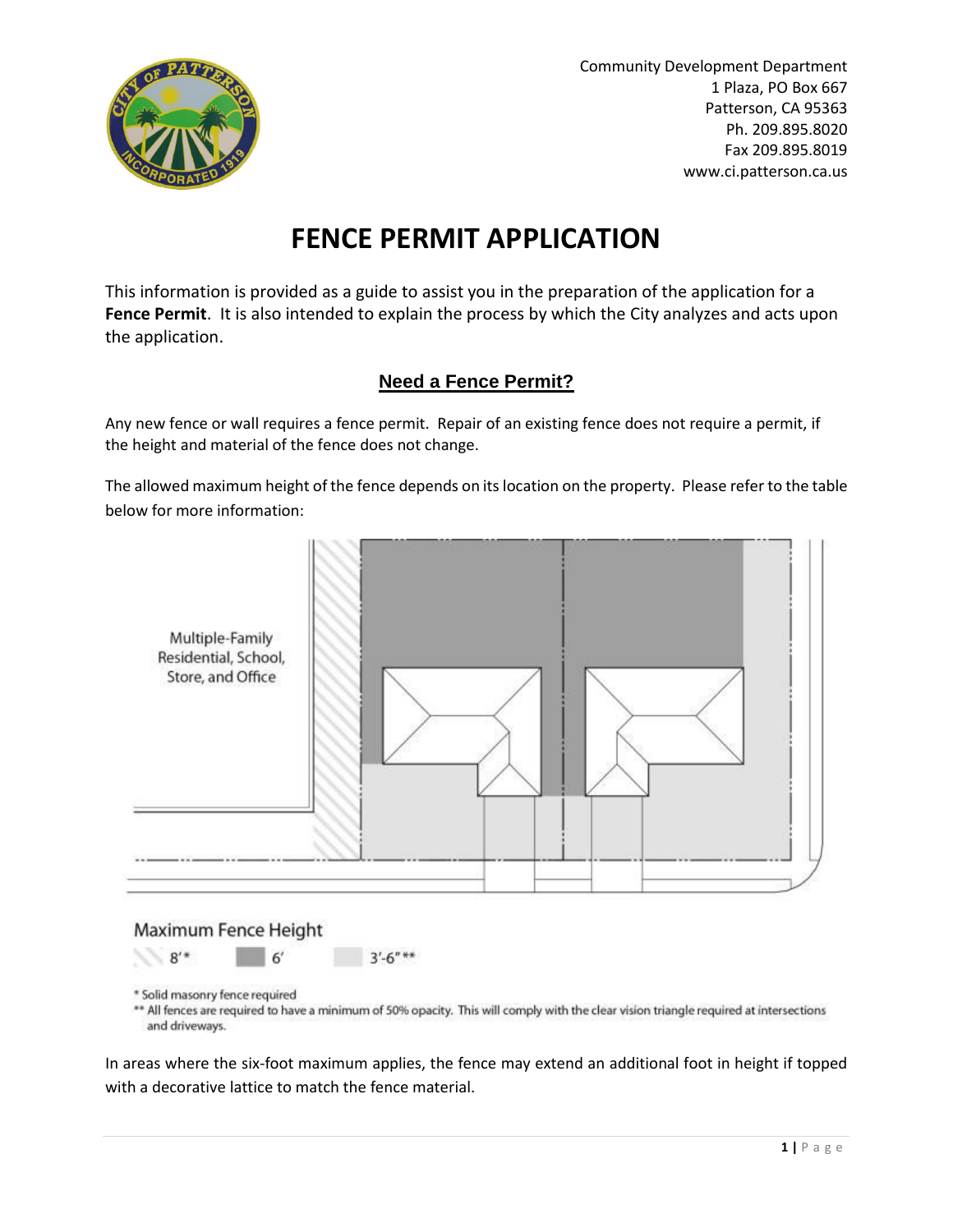

Community Development Department 1 Plaza, PO Box 667 Patterson, CA 95363 Ph. 209.895.8020 Fax 209.895.8019 www.ci.patterson.ca.us

#### **Application Submittal**

An application for a fence permit shall be submitted to the Planning Department, 1 Plaza (P.O. Box 667), Patterson, CA 95363.

Additional information may be required by the Community Development Director and/or City Planner during the review of the application.

### **Building Permits**

Separate building permits are required prior to any construction. Building permits shall not be issued until the appeal period has expired or any appeals filed have been acted upon by the Planning Commission/City Council.